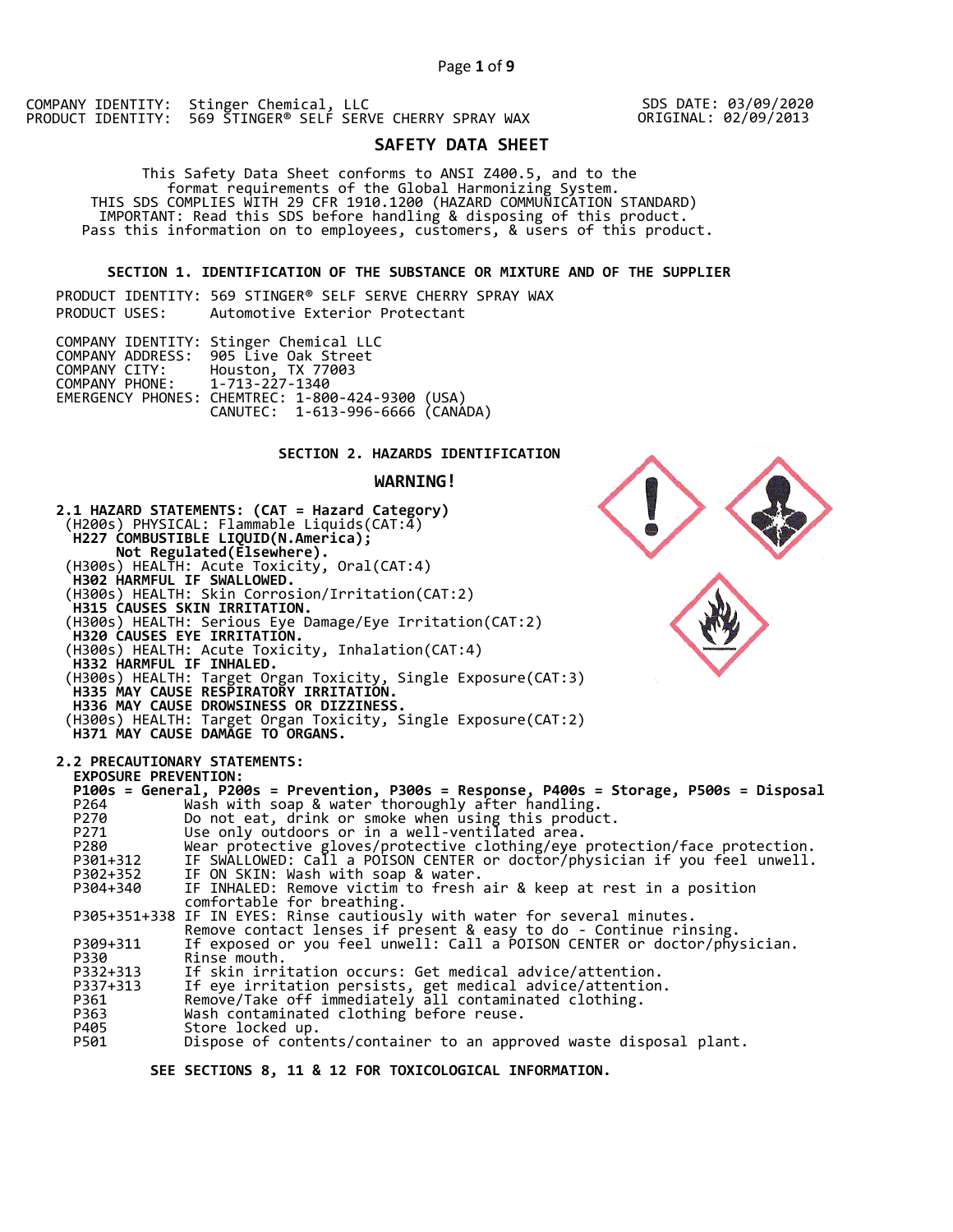### **SECTION 3. COMPOSITION/INFORMATION ON INGREDIENTS**

| MATERIAL                    | CAS#         | <b>EINECS#</b>           | WT %     |
|-----------------------------|--------------|--------------------------|----------|
| Water                       | 7732-18-5    | 231-791-2                | 65-75    |
| Quaternary Amine            | Confidential |                          | 20-30    |
| Sweetened Middle Distillate | 64741-86-2   |                          | $5 - 15$ |
| 2-Butoxyethanol             | 111-76-2     | 203-905-0                | $0 - 10$ |
| C9-11 Alcohols, Ethoxylated | 68439-46-3   | $\overline{\phantom{0}}$ | A-5      |

The specific chemical component identities and/or the exact component percentages of this material may be withheld as trade secrets. This information is made available to health professionals, employees, and designated representatives in accordance with the applicable provisions of 29 CFR 1910.1200̄ (I)(1).  $\overline{\phantom{a}}$ 

TRACE COMPONENTS: Trace ingredients (if any) are present in < 1% concentration, (< 0.1% for potential carcinogens, reproductive toxins, respiratory tract mutagens, and sensitizers). None of the trace ingredients contribute significant additional hazards at the concentrations that may be present in this product. All pertinent hazard information has been provided in this document, per the requirements of the Federal Occupational Safety and Health Administration Standard (29 CFR 1910.1200), U.S. State equivalents, and Canadian Hazardous Materials Identification System Standard (CPR 4).

### **SECTION 4. FIRST AID MEASURES**

4.1 MOST IMPORTANT SYMPTOMS/EFFECTS, ACUTE & CHRONIC: See Section 11 for symptoms/effects, acute & chronic.

4.2 GENERAL ADVICE:

 First Aid responders should pay attention to self-protection and use the recommended protective clothing (chemical resistant gloves, splash protection). If potential for exposure exists, refer to Section 8 for specific personal protective equipment.

4.3 EYE CONTACT:

 If this product enters the eyes, check for and remove any contact lenses. Open eyes while under gently running water. Use sufficient force to open eyelids. "Roll" eyes to expose more surface. <u>Minimum</u> flushing is for 15 minutes. Seek immediate medical attention.

4.4 SKIN CONTACT:

 If the product contaminates the skin, immediately begin decontamination with running water. <u>Minimum</u> flushing is for 15 minutes. Remove contaminated clothing, taking care not to contaminate eyes. If skin becomes irritated and irritation persists, medical attention may be necessary. Wash contaminated clothing before reuse, discard contaminated shoes.

4.5 INHALATION:

 After high vapor exposure, remove to fresh air. If breathing is difficult, give oxygen. If breathing has stopped, trained personnel should immediately begin artificial respiration. If the heart has stopped, trained personnel should immediately begin cardiopulmonary resuscitation (CPR). Seek immediate medical attention.

4.6 SWALLOWING:

 If swallowed, CALL PHYSICIAN OR POISON CONTROL CENTER FOR MOST CURRENT INFORMATION. If professional advice is not available, give two glasses of water to drink. DO NOT INDUCE VOMITING. Never induce vomiting or give liquids to someone who is unconscious, having convulsions, or unable to swallow. Seek immediate medical attention.

- 4.7 RESCUERS: Victims of chemical exposure must be taken for medical attention. Rescuers should be taken for medical attention, if necessary. Take a copy of label and SDS to physician or health professional with victim.
- 4.8 NOTES TO PHYSICIAN:
- There is no specific antidote. Treatment of overexposure should be directed at the control of symptoms and the clinical condition of the patient. Any material aspirated during vomiting may cause lung injury. Therefore, emesis should not be induced mechanically or pharmacologically. If it is considered necessary to evacuate the stomach contents, this should be done by means least likely to cause aspiration (such as: Gastric lavage after endotracheal intubation).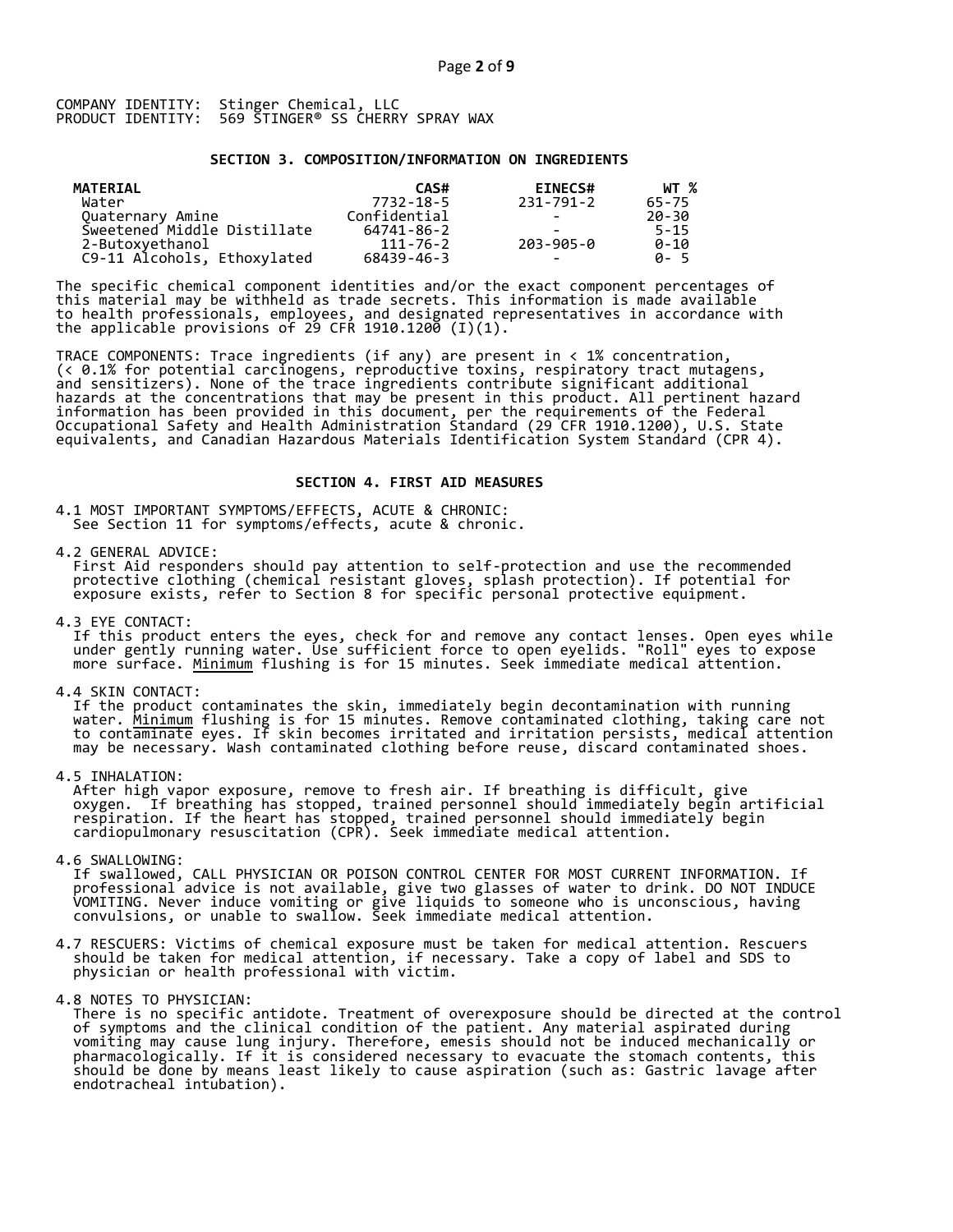## **SECTION 5. FIRE FIGHTING MEASURES**

- 5.1 FIRE & EXPLOSION PREVENTIVE MEASURES: NO open flames. Above flash point, use a closed system, ventilation, explosion-proof electrical equipment, lighting.
- 5.2 SUITABLE (& UNSUITABLE) EXTINGUISHING MEDIA: Use dry powder, AFFF, alcohol-resistant foam, water spray, carbon dioxide.
- 5.3 SPECIAL PROTECTIVE EQUIPMENT & PRECAUTIONS FOR FIRE FIGHTERS: Water spray may be ineffective on fire but can protect fire-fighters & cool closed containers. Use fog nozzles if water is used. Do not enter confined fire-space without full bunker gear. (Helmet with face shield, bunker coats, gloves & rubber boots).
- 5.4 SPECIFIC HAZARDS OF CHEMICAL & HAZARDOUS COMBUSTION PRODUCTS: COMBUSTIBLE! Isolate from oxidizers, heat, & open flame. Closed containers may explode if exposed to extreme heat. Applying to hot surfaces requires special precautions. Empty container very hazardous! Continue all label precautions!

## **SECTION 6. ACCIDENTAL RELEASE MEASURES**

- 6.1 SPILL AND LEAK RESPONSE AND ENVIRONMENTAL PRECAUTIONS: Uncontrolled releases should be responded to by trained personnel using pre-planned procedures. No action shall be taken involving personal risk without suitable training. Keep unnecessary and unprotected personnel from entering spill area. Do not touch or walk through material. Avoid breathing vapor or mist. Provide adequate ventilation. Proper protective equipment should be used. In case of a spill, clear the affected area, protect people, and respond with trained personnel. ELIMINATE all ignition sources (no smoking, flares, sparks, or flames in immediate area).
- 6.2 PERSONAL PRECAUTIONS, PROTECTIVE EQUIPMENT, EMERGENCY PROCEDURES: The proper personal protective equipment for incidental releases (such as: 1 Liter of the product released in a well-ventilated area), use impermeable gloves, they should be Level B: **triple-gloves (rubber gloves and nitrile gloves over latex gloves), chemical resistant suit and boots, hard-hat, and Self-Contained Breathing Apparatus** specific for the material handled, goggles, face shield, and appropriate body protection. In the event of a large release, use impermeable gloves, specific for the material handled, chemically resistant suit and boots, and hard hat, and Self-Contained Breathing Apparatus or respirator.

 Personal protective equipment are required wherever engineering controls are not adequate or conditions for potential exposure exist. Select NIOSH/MSHA approved based on actual or potential airborne concentrations in accordance with latest OSHA and/or ANSI recommendations.

6.3 ENVIRONMENTAL PRECAUTIONS:

 Stop spill at source. Construct temporary dikes of dirt, sand, or any appropriate readily available material to prevent spreading of the material. Close or cap valves and/or block or plug hole in leaking container and transfer to another container. Keep from entering storm sewers and ditches which lead to waterways, and if necessary, call the local fire or police department for immediate emergency assistance.

6.4 METHODS AND MATERIAL FOR CONTAINMENT & CLEAN-UP:

 Absorb spilled liquid with polypads or other suitable absorbent materials. If necessary, neutralize using suitable buffering material, (acid with soda ash or base with phosphoric acid), and test area with litmus paper to confirm neutralization. Clean up with non-combustible absorbent (such as: sand, soil, and so on). Shovel up and place all spill residue in suitable containers. dispose of at an appropriate waste disposal facility according to current applicable laws and regulations and product characteristics at time of disposal (see Section 13 - Disposal Considerations).

### 6.5 NOTIFICATION PROCEDURES:

 In the event of a spill or accidental release, notify relevant authorities in accordance with all applicable regulations. US regulations require reporting release of this material to the environment which exceed the applicable reportable quantity or oil spills which could reach any waterway including intermittent dry creeks. The National Response Center can be reached at (800)424-8802.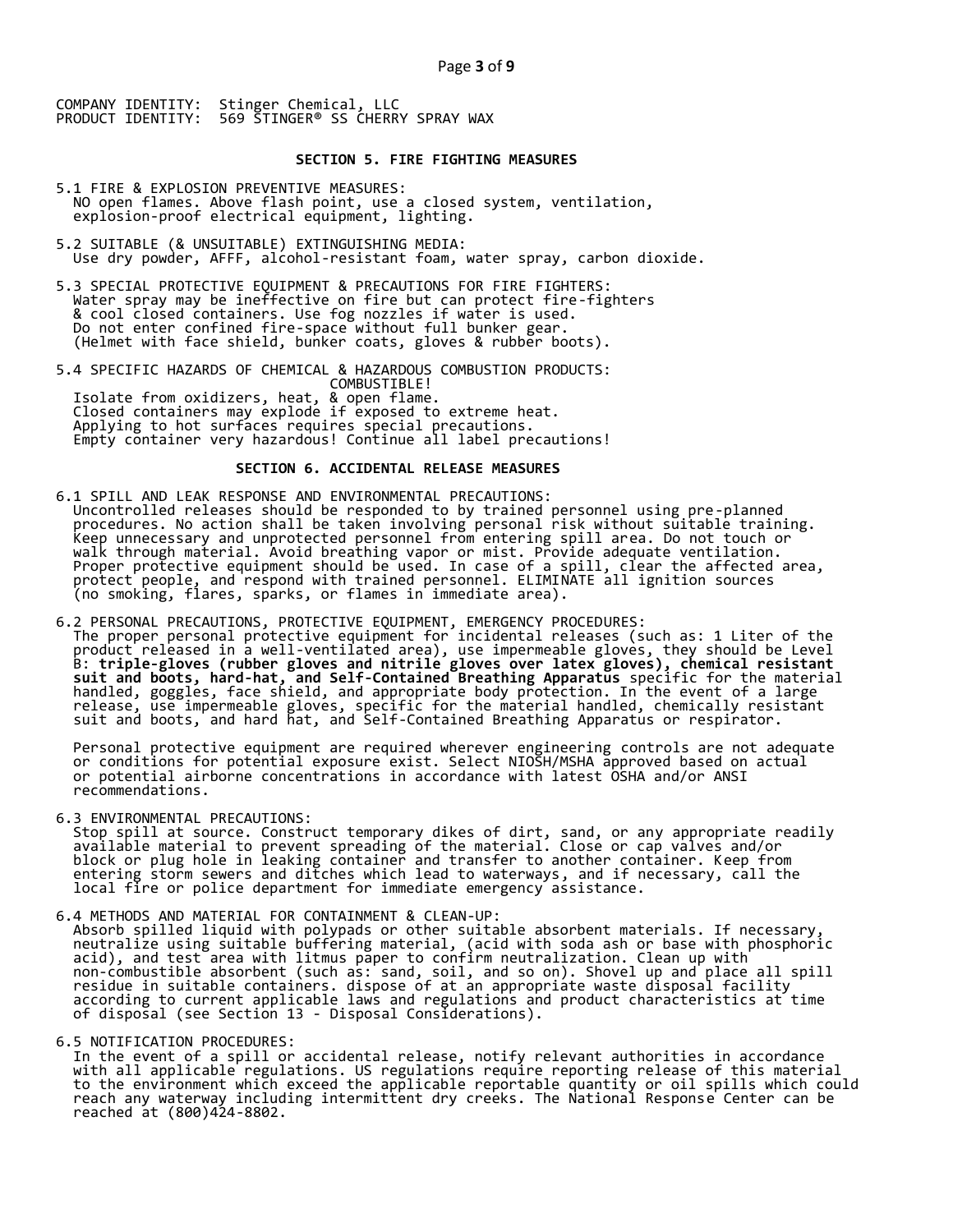## **SECTION 7. HANDLING AND STORAGE**

7.1 PRECAUTIONS FOR SAFE HANDLING: Isolate from oxidizers, heat, & open flame. Use only with adequate ventilation. Avoid or repeated breathing of vapor or spray mist. Do not get in eyes, on skin or clothing. Consult Safety Equipment Supplier. Wear goggles, face shield, gloves, apron & footwear impervious to material. Wash clothing before reuse. Avoid free fall of liquid. Ground containers when transferring. Do not flame cut, braze, or weld. Empty container very hazardous! Continue all label precautions!

7.2 CONDITIONS FOR SAFE STORAGE, INCLUDING ANY INCOMPATIBILITIES: Isolate from strong oxidants. Do not store above 49 C/120 F. Keep container tightly closed & upright when not in use to prevent leakage.

### **SECTION 7. HANDLING AND STORAGE (CONTINUED)**

7.3 NONBULK: CONTAINERS:

 Store containers in a cool, dry location, away from direct sunlight, sources of intense heat, or where freezing is possible. Material should be stored in secondary containers or in a diked area, as appropriate. Store containers away from incompatible chemicals (see Section 10, Stability and Reactivity). Post warning and "NO SMOKING" signs in storage and use areas, as appropriate. Empty containers should be handled with care. Never store food, feed, or drinking water in containers which held this product.

7.4 BULK CONTAINERS:

 All tanks and pipelines which contain this material must be labeled. Perform routine maintenance on tanks or pipelines which contain this product. Report all leaks immediately to the proper personnel.

7.5 TANK CAR SHIPMENTS:

 Tank cars carrying this product should be loaded and unloaded in strict accordance with tank-car manufacturer's recommendation and all established on-site safety procedures. Appropriate personal protective equipment must be used (see Section 8, Engineering Controls and Personal Protective Equipment.). All loading and unloading equipment must be inspected, prior to each use. Loading and unloading operations must be attended, at all times. Tank cars must be level, brakes must be set or wheels must be locked or blocked prior to loading or unloading. Tank car (for loading) or storage tanks (for unloading) must be verified to be correct for receiving this product and be properly prepared, prior to starting the transfer operations. Hoses must be verified to be in the correct positions, before starting transfer operations. A sample (if required) must be taken and verified (if required) prior to starting transfer operations. All lines must be blown-down and purged before disconnecting them from the tank car or vessel.

7.6 PROTECTIVE PRACTICES DURING MAINTENANCE OF CONTAMINATED EQUIPMENT: Follow practices indicated in Section 6 (Accidental Release Measures). Make certain application equipment is locked and tagged-out safely. Always use this product in areas where adequate ventilation is provided. Collect all rinsates and dispose of according to applicable Federal, State, Provincial, or local procedures.

7.7 EMPTY CONTAINER WARNING:

 Empty containers may contain residue and can be dangerous. Do not attempt to refill or clean containers without proper instructions. Empty drums should be completely drained and safely stored until appropriately reconditioned or disposed. Empty containers should be taken for recycling, recovery, or disposal through suitably qualified or licensed contractor and in accordance with governmental regulations. **DO NOT PRESSURIZE, CUT, WELD, BRAZE, SOLDER, DRILL, GRIND, OR EXPOSE SUCH CONTAINERS TO HEAT, FLAME, SPARKS, STATIC ELECTRICITY, OR OTHER SOURCES OF IGNITION. THEY MAY BURST AND CAUSE INJURY OR DEATH.**

## **SECTION 8. EXPOSURE CONTROLS/PERSONAL PROTECTION**

| <b>8.1 EXPOSURE LIMITS:</b> |              |                                                                                                   |                    |             |
|-----------------------------|--------------|---------------------------------------------------------------------------------------------------|--------------------|-------------|
| <b>MATERIAL</b>             | CAS#         |                                                                                                   | EINECS# TWA (OSHA) | TLV (ACGIH) |
| Water                       | 7732-18-5    | 231-791-2                                                                                         | None Known         | None Known  |
| Quaternary Amine            | Confidential | <b>Contract Contract</b>                                                                          | None Known         | None Known  |
| Sweetened Middle Distillate | 64741-86-2   | $\mathcal{L}_{\text{max}}$ and $\mathcal{L}_{\text{max}}$ . The set of $\mathcal{L}_{\text{max}}$ | 200 mg/m3          | 200 mg/m3   |
| 2-Butoxyethanol             | 111-76-2     |                                                                                                   | 203-905-0 50 ppm S | 20 ppm S    |
| C9-11 Alcohols, Ethoxylated | 68439-46-3   | <b>Contract Contract</b>                                                                          | None Known         | None Known  |

This product contains no EPA Hazardous Air Pollutants (HAP) in amounts  $> 0.1\%$ . EPA Hazardous Air Pollutants may be present in trace amounts (less than 0.1%): Cumene, Polycyclic Aromatics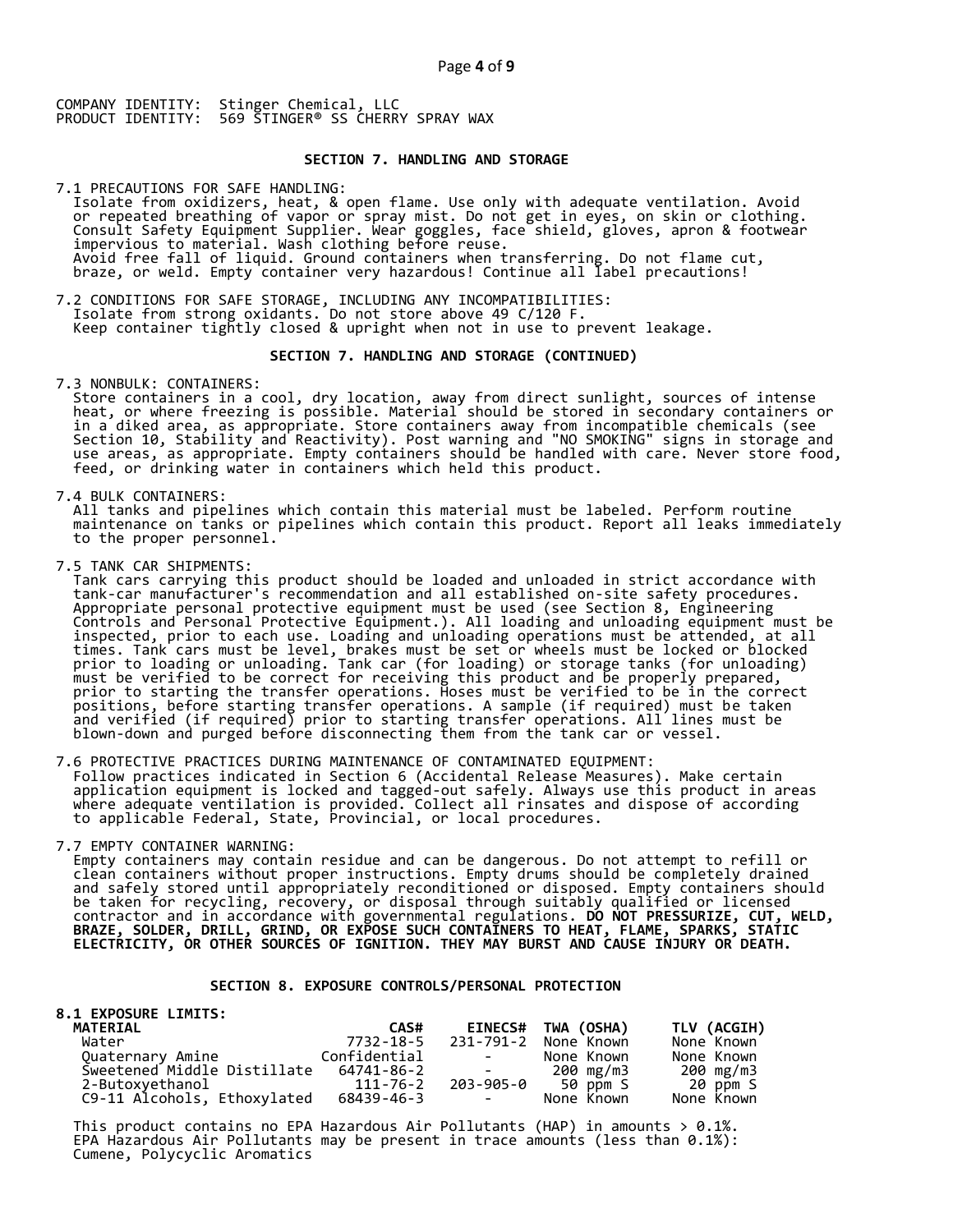## **SECTION 8. EXPOSURE CONTROLS/PERSONAL PROTECTION (CONTINUED)**

### **8.2 APPROPRIATE ENGINEERING CONTROLS:**

#### RESPIRATORY EXPOSURE CONTROLS

 Airborne concentrations should be kept to lowest levels possible. If vapor, dust or mist is generated and the occupational exposure limit of the product, or any component of the product, is exceeded, use appropriate NIOSH or MSHA approved air purifying or air-supplied respirator authorized in 29 CFR 1910.134, European Standard EN 149, or applicable State regulations, after determining the airborne concentration of the contaminant. Air supplied respirators should always be worn when airborne concentration of the contaminant or oxygen content is unknown. Maintain airborne contaminant concentrations below exposure limits. If adequate ventilation is not available or there is potential for airborne exposure above the exposure limits, a respirator may be worn up to the respirator exposure limitations, check with respirator equipment manufacturer's recommendations/limitations. For particulates, a particulate respirator (NIOSH Type N95 or better filters) may be worn. If oil particles (such as: lubricants, cutting fluids, glycerine, and so on) are present, use a NIOSH Type R or P filter. For a higher level of protection, use positive pressure supplied air respiration protection or Self-Contained Breathing Apparatus or if oxygen levels are below 19.5% or are unknown.

 EMERGENCY OR PLANNED ENTRY INTO UNKNOWN CONCENTRATIONS OR IDLH CONDITIONS Positive pressure, full-face piece Self-Contained Breathing Apparatus; or positive pressure, full-face piece Self-Contained Breathing Apparatus with an auxilliary positive pressure Self-Contained Breathing Apparatus.

VENTILATION<br>LOCAL EXHAUST: LOCAL EXHAUST: Necessary MECHANICAL (GENERAL): Necessary SPECIAL: None OTHER: None Please refer to ACGIH document, "Industrial Ventilation, A Manual of Recommended Practices", most recent edition, for details.

### **8.3 INDIVIDUAL PROTECTION MEASURES, SUCH AS PERSONAL PROTECTIVE EQUIPMENT:**

EYE PROTECTION:

 Safety eyewear complying with an approved standard should be used when a risk assessment indicates this is necessary to avoid exposure to liquid splashes, mists or dusts. If contact is possible, chemical splash goggles should be worn, when a higher degree of protection is necessary, use splash goggles or safety glasses. Face-shields are recommended when the operation can generate splashes, sprays or mists.

HAND PROTECTION:

 Use gloves chemically resistant to this material. Glove must be inspected prior to use. Preferred examples: Butyl rubber, Chlorinated Polyethylene, Polyethylene, Ethyl vinyl alcohol laminate ("EVAL"), Polyvinyl alcohol ("PVA"). Examples of acceptable glove barrier materials include: Natural rubber ("latex"), Neoprene, Nitrile/butadiene rubber ("nitrile") or ("NBR"), Polyvinyl chloride ("PVC") or "vinyl"), Viton. Chemical-resistant, impervious gloves complying with an approved standard should be worn at all times when handling chemical products if a risk assessment indicates this is necessary. Considering the parameters specified by the glove manufacturer, check during use that the gloves are still retaining their protective properties. It should be noted that the time to breakthrough for any glove material may be different for different glove manufacturers. In the case of mixtures, consisting of several substances, the protection time of the gloves cannot be accurately estimated. Use proper glove removal technique (without touching glove's outer surface) to avoid skin contact with this product. Dispose of contaminated gloves after use in accordance with applicable laws and good practices. Wash and dry hands.

#### BODY PROTECTION:

 Use body protection appropriate for task. Cover-all, rubber aprons, or chemical protective clothing made from impervious materials are generally acceptable, depending on the task.

### WORK & HYGIENIC PRACTICES:

 Wash hands, forearms and face thoroughly after handling chemical products, before eating, smoking and using toilet facilities and at the end of the working period. Provide readily accessible eye wash stations & safety showers. Remove clothing that becomes contaminated. Destroy contaminated leather articles. Launder or discard contaminated clothing.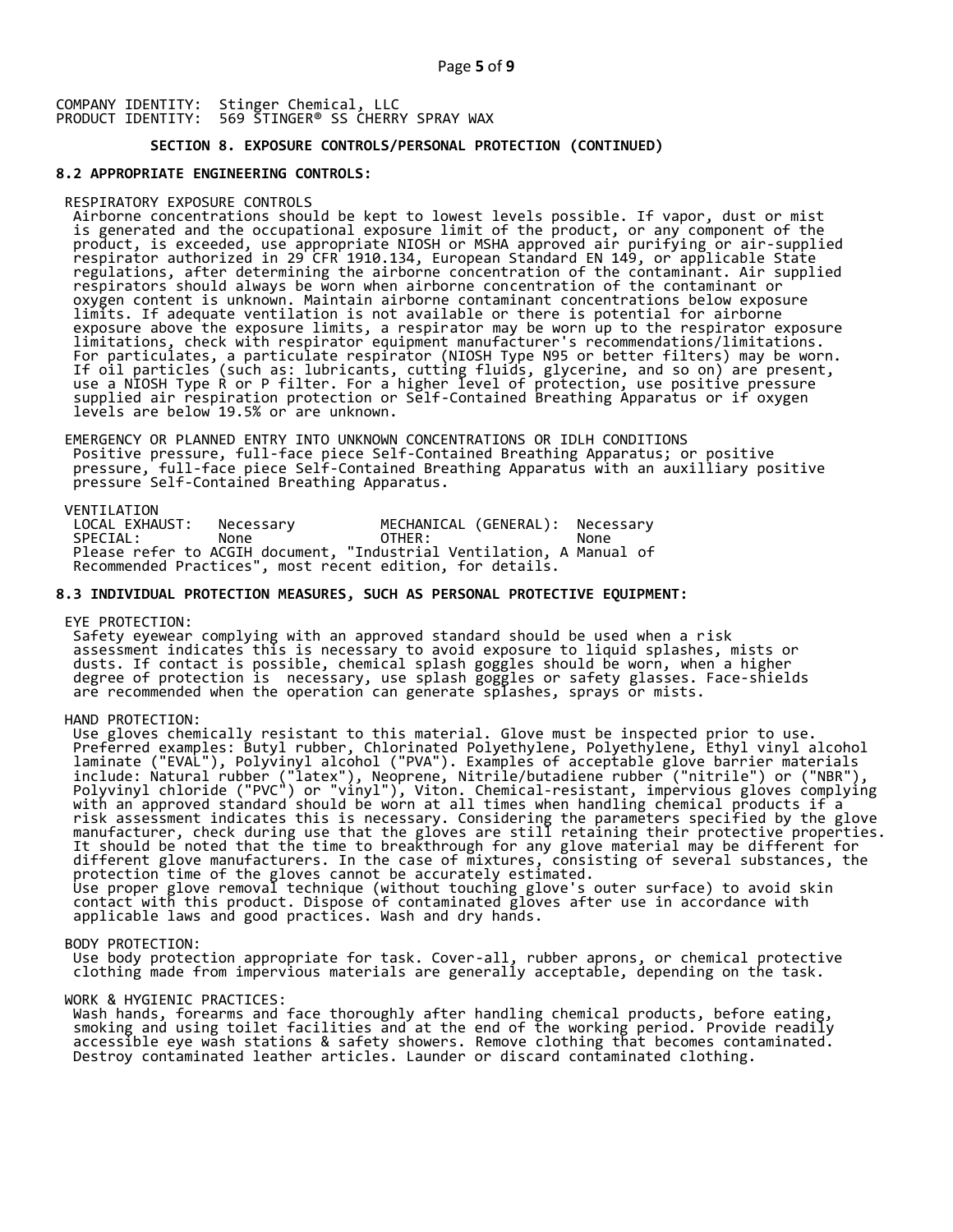### **SECTION 9. PHYSICAL & CHEMICAL PROPERTIES**

| APPEARANCE:                                                                          | Liquid, Water-White                                                                           |
|--------------------------------------------------------------------------------------|-----------------------------------------------------------------------------------------------|
| ODOR:                                                                                | <b>CHERRY</b>                                                                                 |
| ODOR THRESHOLD:                                                                      | Not Available                                                                                 |
| pH (Neutrality):                                                                     | Not Available                                                                                 |
| MELTING POINT/FREEZING POINT:                                                        | Not Available                                                                                 |
| BOILING RANGE (IBP, 50%, Dry Point):                                                 |                                                                                               |
| FLASH POINT (TÈST METHOD):                                                           | 111  136  332* C / 232  278  630* F (*=End Point)<br>62  C / _145  F (TCC) (Lowest Component) |
| EVAPORATION RATE (n-Butyl Acetate=1):                                                | Not Applicable                                                                                |
| FLAMMABILITY CLASSIFICATION:                                                         | Class III-A                                                                                   |
| LOWER FLAMMABLE LIMIT IN AIR (% by vol):<br>UPPER FLAMMABLE LIMIT IN AIR (% by vol): | 0.95 (Lowest Component)                                                                       |
|                                                                                      | Not Available                                                                                 |
| VAPOR PRESSURE (mm of Hg)@20 C                                                       | 17.2                                                                                          |
| VAPOR DENSITY (air=1):                                                               | 0.783                                                                                         |
| GRAVITY @ 68/68 F / 20/20 C:                                                         |                                                                                               |
| DENSITY:                                                                             | 0.996                                                                                         |
| SPECIFIC GRAVITY (Water=1):                                                          | 0.998                                                                                         |
| POUNDS/GALLON:                                                                       | 8.311                                                                                         |
| WATER SOLUBILITY:                                                                    | Complete                                                                                      |
| PARTITION COEFFICIENT (n-Octane/Water):                                              | Not Available                                                                                 |
| AUTO IGNITION TEMPERATURE:                                                           | 254 C / 490 F                                                                                 |
| DECOMPOSITION TEMPERATURE:                                                           | Not Available                                                                                 |
| TOTAL VOC'S (TVOC)*:                                                                 | 6.0 Vol% / 54.1 g/L / .4 Lbs/Gal                                                              |
| NONEXEMPT VOC'S (CVOC)*:                                                             | 17.0 Vol% / 54.1 g/L / .4 Lbs/Gal                                                             |
| HAZARDOUS AIR POLLUTAŃTS (HAPS):                                                     | 0.0 Wt% /0.0 g/L / 0.000 Lbs/Gal                                                              |
| NONEXEMPT VOC PARTIAL PRESSURE (mm of Hg @ 20 C)                                     | 0.0                                                                                           |
| VISCOSITY @ 20 C (ASTM D445):                                                        | Not Available                                                                                 |
| * Using CARB (California Air Resources Board Rules).                                 |                                                                                               |
|                                                                                      |                                                                                               |

### **SECTION 10. STABILITY & REACTIVITY**

10.1 REACTIVITY & CHEMICAL STABILITY: Stable under normal conditions, no hazardous reactions when kept from incompatibles.

10.2 POSSIBILITY OF HAZARDOUS REACTIONS & CONDITIONS TO AVOID: Isolate from oxidizers, heat, & open flame.

10.3 INCOMPATIBLE MATERIALS: Reacts with strong oxidants, causing fire & explosion hazard.

10.4 HAZARDOUS DECOMPOSITION PRODUCTS: Carbon Monoxide, Carbon Dioxide from burning.

10.5 HAZARDOUS POLYMERIZATION: Will not occur.

## **SECTION 11. TOXICOLOGICAL INFORMATION**

## **11.1 ACUTE HAZARDS**

 11.11 EYE & SKIN CONTACT: Primary irritation to skin, defatting, dermatitis. Absorption thru skin increases exposure. Primary irritation to eyes, redness, tearing, blurred vision. Liquid can cause eye irritation. Wash thoroughly after handling.

 11.12 INHALATION: Anesthetic. Irritates respiratory tract. Acute overexposure can cause serious nervous system depression. Vapor harmful. Breathing vapor can cause irritation. Acute overexposure can cause harm to affected organs by routes of entry.

 11.13 SWALLOWING: Harmful or fatal if swallowed. Swallowing can cause abdominal irritation, nausea, vomiting & diarrhea. The symptoms of chemical pneumonitis may not show up for a few days.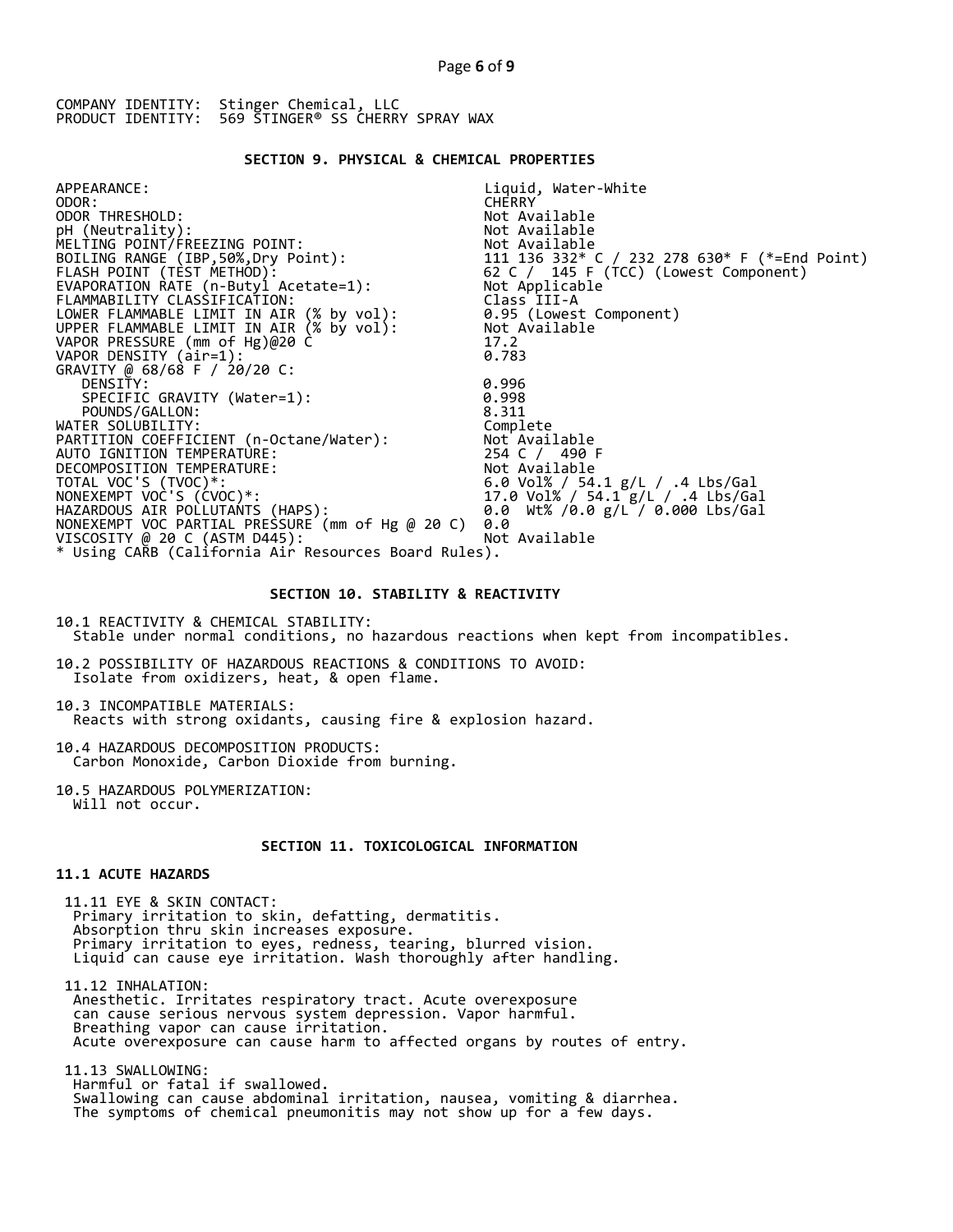### **SECTION 11. TOXICOLOGICAL INFORMATION (CONTINUED)**

## **11.2 SUBCHRONIC HAZARDS/CONDITIONS AGGRAVATED**

 MEDICAL CONDITIONS AGGRAVATED BY EXPOSURE: Pre-existing disorders of any target organs mentioned in this Document can be aggravated by over-exposure by routes of entry to components of this product. Persons with these disorders should avoid use of this product.

#### **11.3 CHRONIC HAZARDS**

 11.31 CANCER, REPRODUCTIVE & OTHER CHRONIC HAZARDS: This product has no carcinogens listed by IARC, NTP, NIOSH, OSHA or ACGIH, as of this date, greater or equal to 0.1%. This product contains less than 1 ppm of Benzene. Not considered hazardous in such low concentrations. Absorption thru skin may be harmful.

11.32 TARGET ORGANS: May cause damage to target organs, based on animal data.

11.33 IRRITANCY: Irritating to contaminated tissue.

11.34 SENSITIZATION: No component is known as a sensitizer.

11.35 MUTAGENICITY: No known reports of mutagenic effects in humans.

11.36 EMBRYOTOXICITY: No known reports of embryotoxic effects in humans.

11.37 TERATOGENICITY: No known reports of teratogenic effects in humans.

11.38 REPRODUCTIVE TOXICITY: No known reports of reproductive effects in humans.

 A MUTAGEN is a chemical which causes permanent changes to genetic material (DNA) such that the changes will propagate across generational lines. An EMBRYOTOXIN is a chemical which causes damage to a developing embryo (such as: within the first 8 weeks of pregnancy in humans), but the damage does not propagate across generational lines. A TERATOGEN is a chemical which causes damage to a developing fetus, but the damage does not propagate across generational lines. A REPRODUCTIVE TOXIN is any substance which interferes in any way with the reproductive process.

## **11.4 MAMMALIAN TOXICITY INFORMATION**

| <b>MATERIAL</b>             | CAS#     | <b>EINECS#</b> | LOWEST KNOWN LETHAL DOSE DATA<br>LOWEST KNOWN LD50 (ORAL) |
|-----------------------------|----------|----------------|-----------------------------------------------------------|
| Ethylene Glycol Butyl Ether | 111-76-2 | $\sim$ $-$     | 320.0 mg/kg(Rabbits)<br>LOWEST KNOWN LC50 (VAPORS)        |
| Ethylene Glycol Butyl Ether | 111-76-2 | $\sim$         | 700 ppm (Mice)                                            |

### **SECTION 12. ECOLOGICAL INFORMATION**

### **12.1 ALL WORK PRACTICES MUST BE AIMED AT ELIMINATING ENVIRONMENTAL CONTAMINATION.**

12.2 EFFECT OF MATERIAL ON PLANTS AND ANIMALS: This product may be harmful or fatal to plant and animal life if released into the environment. Refer to Section 11 (Toxicological Information) for further data on the effects of this product's components on test animals.

12.3 EFFECT OF MATERIAL ON AQUATIC LIFE: The most sensitive known aquatic group to any component of this product is: Tidewater Silversides 1250 ppm or mg/L (96 hour exposure). Keep out of sewers and natural water supplies. Environmental effects of the substance have not been investigated adequately.

12.4 MOBILITY IN SOIL Mobility of this material has not been determined.

12.5 DEGRADABILITY This product is completely biodegradable.

12.6 ACCUMULATION Bioaccumulation of this product has not been determined.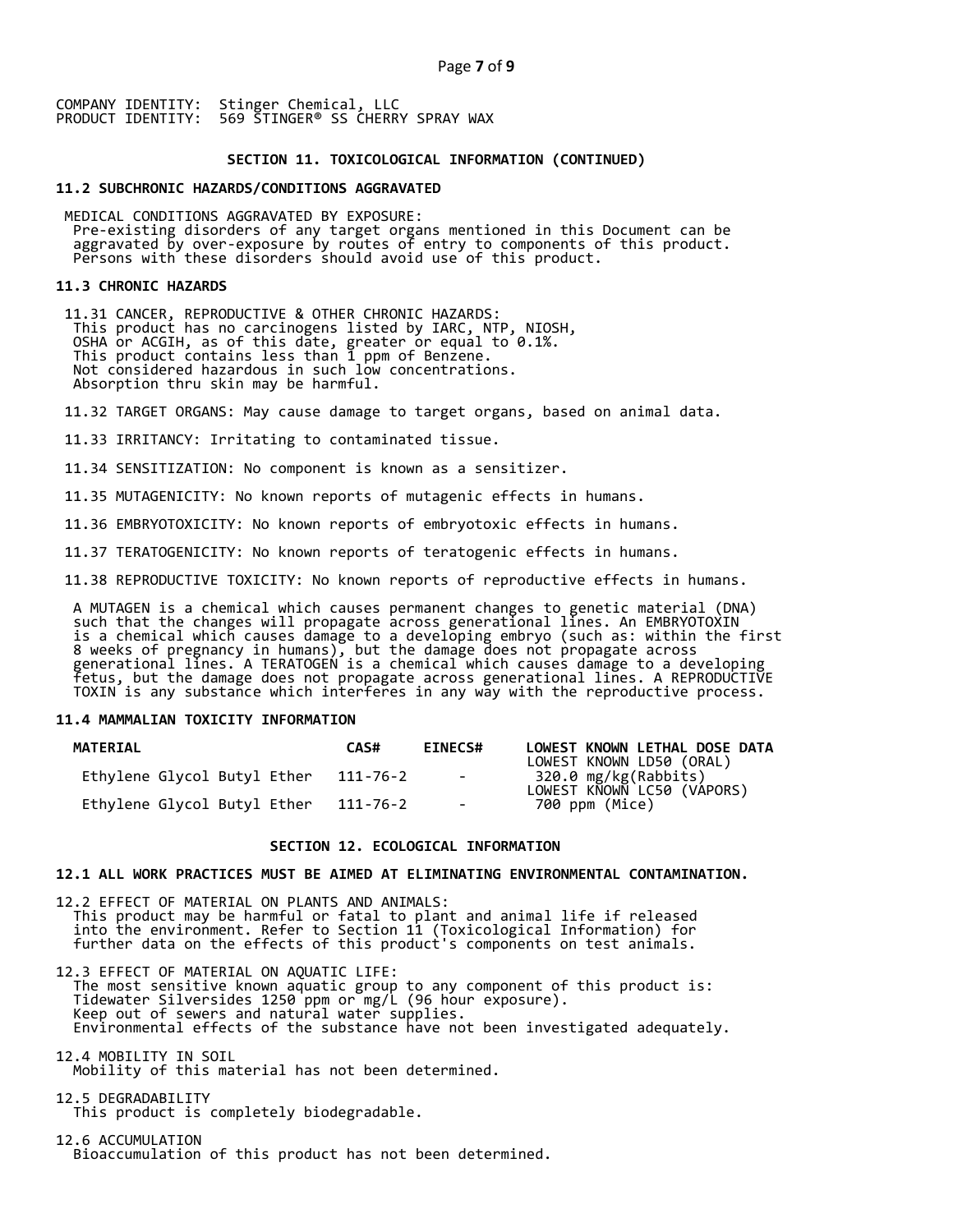### **SECTION 13. DISPOSAL CONSIDERATIONS**

The generation of waste should be avoided or minimized wherever possible. Dispose of surplus and non-recyclable products via a licensed waste disposal contractor. Waste should not be disposed of untreated to the sewer unless fully compliant with the requirements of all authorities with jurisdiction. Waste packaging should be recycled. Incineration or landfill should only be considered when recycling is not feasible. This material and its container must be disposed of in a safe way. Care should be taken when handling emptied containers that have not been cleaned or rinsed out. Empty containers and liners may retain some product residues. Vapor from some product residues may create a highly flammable or explosive atmosphere inside the container. **DO NOT PRESSURIZE, CUT, WELD, BRAZE, SOLDER, DRILL, GRIND, OR EXPOSE USED CONTAINERS TO HEAT, FLAME, SPARKS, STATIC ELECTRICITY, OR OTHER SOURCES OF IGNITION. THEY MAY BURST AND CAUSE INJURY OR DEATH.** Avoid dispersal of spilled material and runoff and contact with soil, waterways, drains and sewers. Processing, use or contamination may change the waste disposal requirements. Do not dispose of on land, in surface waters, or in storm drains. Waste should be recycled or disposed of in accordance with regulations. Large amounts should be collected for reuse or consigned to licensed hazardous waste haulers for disposal. **ALL DISPOSAL MUST BE IN ACCORDANCE WITH ALL FEDERAL, STATE, PROVINCIAL, AND LOCAL REGULATIONS. IF IN DOUBT, CONTACT PROPER AGENCIES.** 

## **SECTION 14. TRANSPORT INFORMATION**

MARINE POLLUTANT: No DOT/TDG SHIP NAME: NON-BULK: NOT REGULATED

BULK: NA1993, Combustible liquid, N.O.S., (contains: Butoxyethanol), PG-III Combustible liquid. Not DOT regulated on trucks in containers of < 119 gallons.

| DRUM LABEL:  | None (Combustible Liquid) |
|--------------|---------------------------|
| IATA / ICAO: | Not Regulated             |
| IMO / IMDG:  | Not Regulated             |
|              |                           |

EMERGENCY RESPONSE GUIDEBOOK NUMBER: 128

## **SECTION 15. REGULATORY INFORMATION**

## **15.1 EPA REGULATION:**

 **SARA SECTION 311/312 HAZARDS: Acute Health, Chronic Health, Fire** 

All components of this product are on the TSCA list. SARA Title III Section 313 Supplier Notification

 This product contains the indicated <\*> toxic chemicals subject to the reporting requirements of Section 313 of the Emergency Planning & Community Right-To-Know Act of 1986 & of 40 CFR 372. This information must be included in all MSDSs that are copied and distributed for this material.

| SARA TITLE III INGREDIENTS | <b>EINECS#</b><br>CAS#                 | <b>WT% (REG.SECTION)</b> | <b>RQ(LBS)</b> |
|----------------------------|----------------------------------------|--------------------------|----------------|
| *2-Butoxyethanol           | $111 - 76 - 2203 - 905 - 00 - 10(313)$ |                          | None           |

### **15.2 STATE REGULATIONS:**

 CALIFORNIA SAFE DRINKING WATER & TOXIC ENFORCEMENT ACT (PROPOSITION 65): This product contains no chemicals known to the State of California to cause cancer or reproductive toxicity.

### **15.3 INTERNATIONAL REGULATIONS**

 The identified components of this product are listed on the chemical inventories of the following countries:

 Australia (AICS), Canada (DSL or NDSL), China (IECSC), Europe (EINECS, ELINCS), Japan (METI/CSCL, MHLW/ISHL), South Korea (KECI), New Zealand (NZIoC), Philippines (PICCS), Switzerland (SWISS), Taiwan (NECSI), USA (TSCA).

### **15.4 CANADA: WORKPLACE HAZARDOUS MATERIALS INFORMATION SYSTEM (WHMIS)**

 B3: Combustible Liquid. D2B: Irritating to skin / eyes.

 This product was classified using the hazard criteria of the Controlled Products Regulations (CPR). This Document contains all information required by the CPR.

![](_page_7_Picture_23.jpeg)